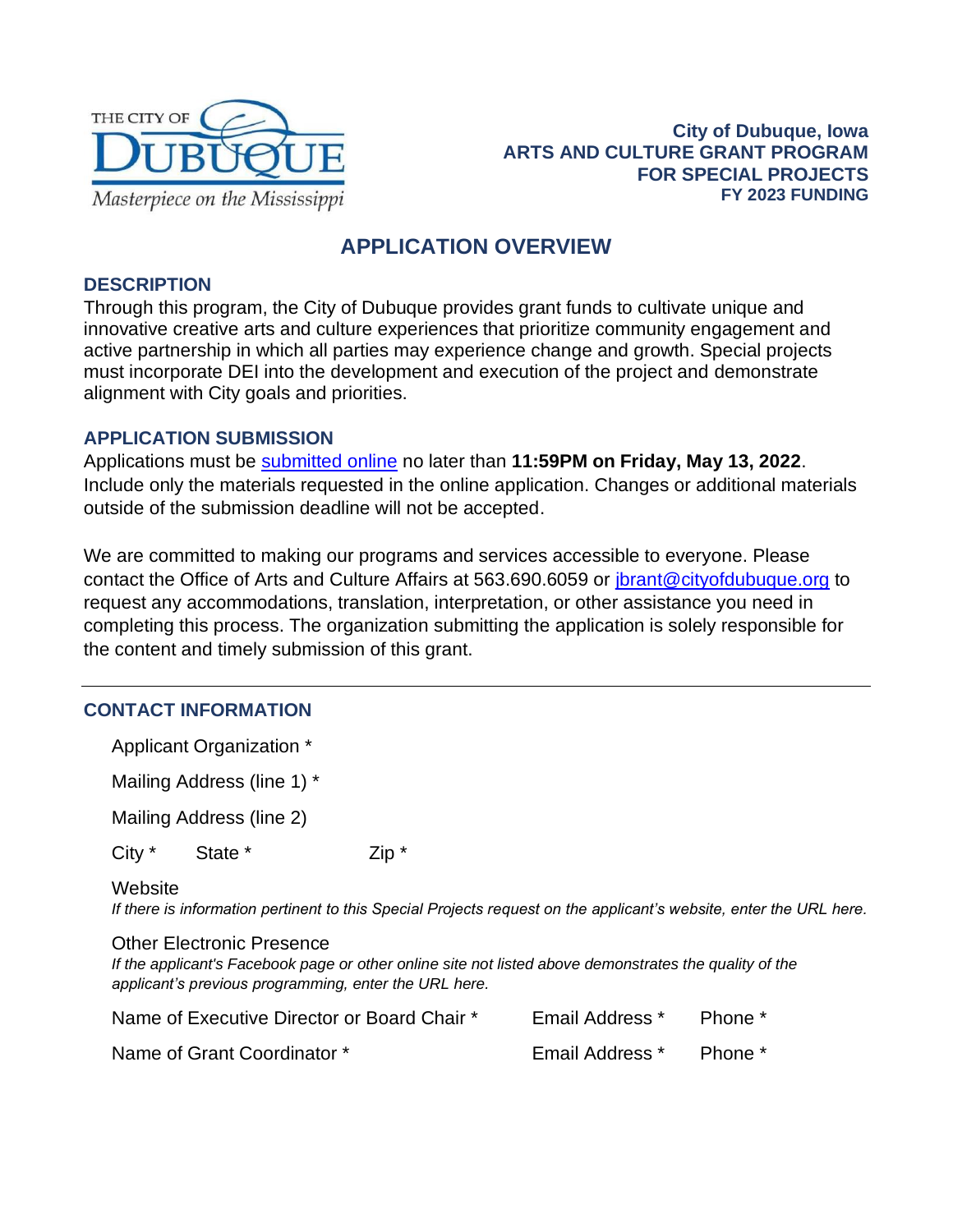# **ORGANIZATIONAL PROFILE**

1. State the applicant's mission and briefly describe its primary programs. \*

If arts and cultural activities are not part of the applicant's primary mission, discuss how arts and culture connects to or advances the applicant's goals and priorities.

*Max. 2,000 characters including spaces*

- 2. Select the eligibility status that best applies to the applicant. \*
	- $\circ$  Dubuque-based organization that operates as a nonprofit, tax-exempt under Section 501(c)(3) of IRS Organizations.
	- $\circ$  Dubuque-based group with its own specific mission, governing structure, and budget operating under the incorporated status of a Dubuque-based umbrella nonprofit as their fiscal agent.
	- o Established Dubuque-based group acting as a nonprofit.
- 3. Upload documentation that affirms the eligibility status you selected above. This documentation could include. \*
	- Evidence of 501(c)3 Status *If the applicant is a recognized 501(c)3, upload IRS determination letter.*
	- Evidence of Fiscal Sponsorship *If the applicant operates under the fiscal umbrella of another 501(c)3, upload a letter signed by an authorized representative of the umbrella 501(c)3 affirming fiscal sponsorship.*
	- Evidence of Applicant History working for Public Good *If the applicant operates as a non-profit but is not recognized as such by the IRS or does not operate under a fiscal sponsor, upload evidence of the applicant's previous programming or projects that serve the community.*
- 4. Upload documentation listing the applicant's leadership personnel. \*
	- List of the Applicant's Leadership Personnel \* *This list could include leadership staff, key volunteers, board of directors, etc as well as those directly involved with the development and implementation of the proposed project. Include name, role, duration of appointment; if involved with the proposed project, provide a brief statement of why they were chosen for this project. Limit to 1 page.*

# **PROJECT NARRATIVE**

- 1. Project Title \*
- 2. Project Start and End Date \*

*Select the date that your project will begin and when it will conclude. The start date should reflect the*  point when the applicant begins actively working on delivering the special project (i.e. marketing, ordering *supplies, contracting artists, etc). The end date should reflect the point at which all project activities have concluded.*

- 3. Briefly describe the proposed project. \* *Max. 1,500 characters including spaces*
- 4. Describe the project's goals and objectives as they relate to the goals of the applicant organization and the needs of the community. \* (3 points)
	- What makes the project unique, innovative, and timely for the applicant and the community?
	- How does the project differ from your previous program offerings?
	- If the project is part of an ongoing series of events, how does this particular project expand on prior offerings or elevate new priorities or needs of the applicant or community?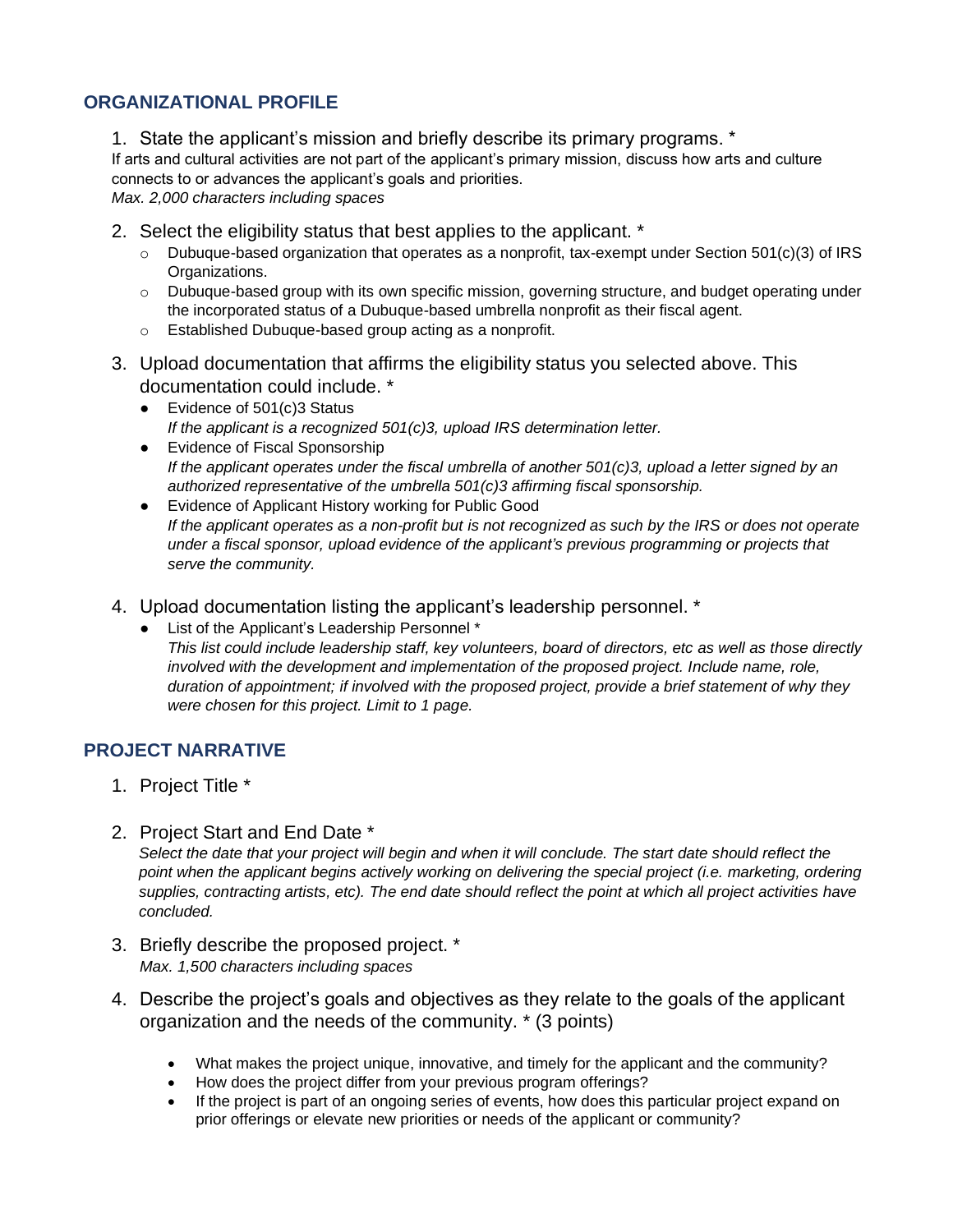*Max. 3,000 characters including spaces*

- 5. Provide evidence of active partnership by identifying and describing the roles and responsibilities of all partners involved in project activities. \* (3 points) *Max. 3,000 characters including spaces*
	- *Upload of a letter of commitment from at least one collaborating partner is also required.*
	- *Additional letters can be provided and should be combined into a single PDF.*
- 6. Describe how your project incorporates DEI strategies into the planning, outreach, and execution as it relates to the delivery or stated outcomes of your project. \* (3 points) *Max. 3,000 characters including spaces*
- 7. Describe your organization's readiness to implement the project by outlining the following: \* (3 points)
	- *Detailed timeline of project activities.*
	- *Describe how project outcomes will be measured and evaluated.*
	- *Budget information provided in the next section will also be considered in Project Readiness score.*

*Max. 3,000 characters including spaces*

- 8. Select any strategies from the Arts & Cultural Master Plan that the project will most actively advance. \*
	- *Review the* [City of Dubuque's Arts and Culture Master Plan goals, priorities, and associated](https://www.cityofdubuque.org/DocumentCenter/View/36680/Master-Plan-Priorities-and-Strategies)  [strategies online](https://www.cityofdubuque.org/DocumentCenter/View/36680/Master-Plan-Priorities-and-Strategies)*.*
- 9. Describe how the project actively advances the strategies selected. Discuss any efforts to align with other City goals, priorities, and plans as applicable. \* (3 points) *Max. 3,000 characters including spaces*

### **PROJECT BUDGET**

1. Grant Request Expenses

Only list expenses associated with your proposed special project. Expenses must be incurred from July 1, 2022 through June 30, 2023. Add a final "TOTAL" row at the bottom that identifies the total grant request.

2. Match Expenses

Detail the expenses to be covered by the cash or in-kind sources, including the funding type and source, and whether the funding source has been secured or is pending. Round to the nearest dollar. Add a final "TOTAL" row at the bottom that identifies the total cash expenses and total value of in-kind contributions.

*Reminder: A 1:1 match is required. Applicants must demonstrate investment in a project by providing one-to-one matching funds to the grant request for project expenses. A quarter (25%) of the required 1:1 match must be cash. The remaining 75% may be either in-kind, cash, or a combination.* 

3. Estimated Total Project Cost